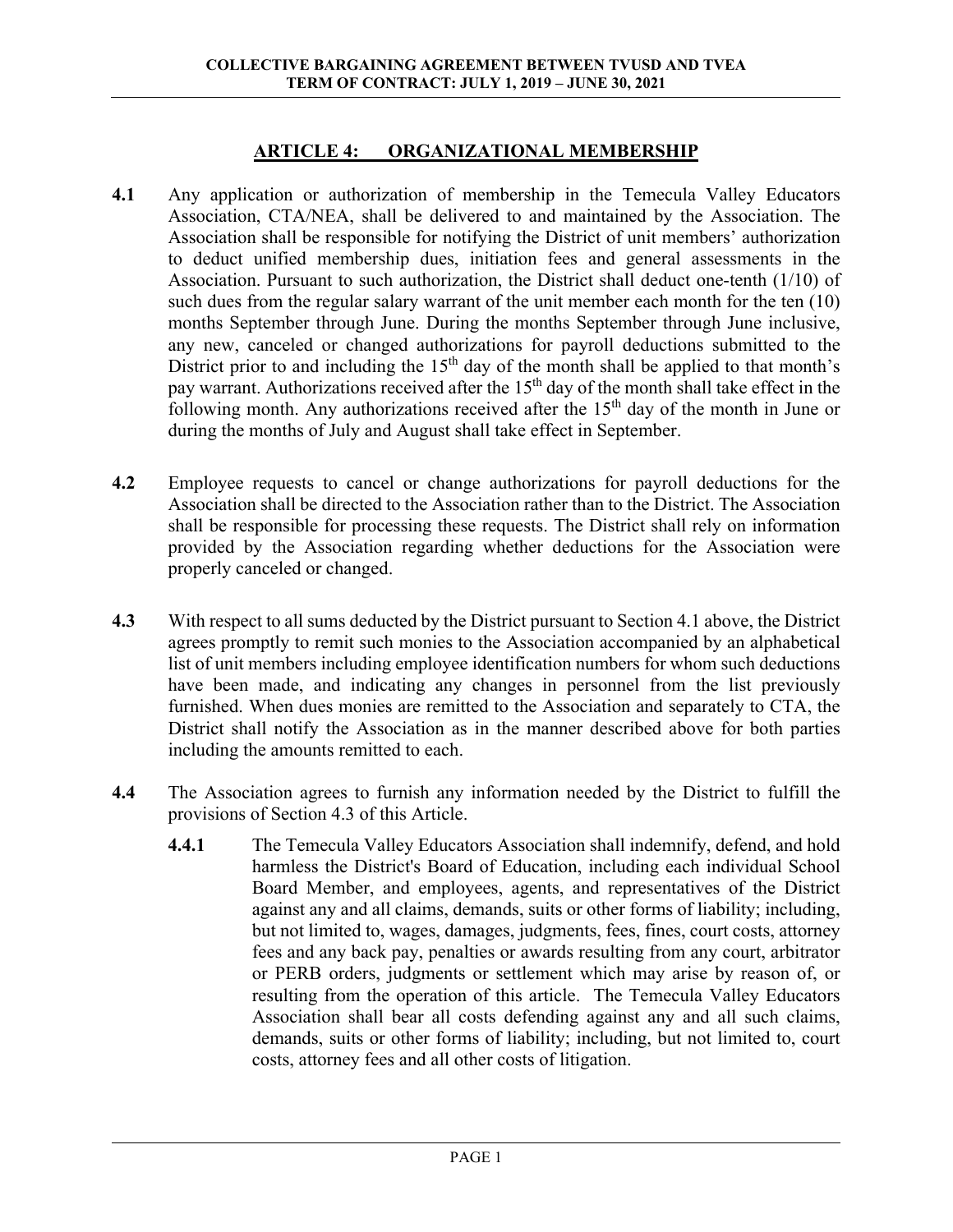- **4.4.2** The Association shall have the exclusive right to decide and determine whether any such action or proceeding referred to in 4.4.1 above shall or shall not be compromised, resisted, defended, tried or appealed.
- **4.5** The Association's decision thereon shall be final and binding upon all Parties protected by Section 4.4. This paragraph shall not be construed as a waiver on the part of the District, Board of Education, or any individual protected by this Section of any claim against the Association for failing to act in good faith in settling a claim or any failure to competently defend and hold them harmless. Within ten (10) days of proper service of a claim, demand, suit, or other legal action against any protected Party, the District shall inform the Association and provide the Association with copies of any documents received as a result of the legal action. Upon request, the District shall provide the Association's legal counsel with documents and information reasonably related to providing a defense.
- **4.6** The Association agrees to furnish any information needed by the District to fulfill the provisions of Section 4.5 of this Article.
	- **4.6.1** The Temecula Valley Educators Association shall indemnify, defend, and hold harmless the District's Board of Education, including each individual School Board Member, and employees, agents, and representatives of the District against any and all claims, demands, suits or other forms of liability; including, but not limited to, wages, damages, judgments, fees, fines, court costs, attorney fees and any back pay, penalties or awards resulting from any court, arbitrator or PERB orders, judgments or settlement which may arise by reason of, or resulting from the operation of this article. The Temecula Valley Educators Association shall bear all costs defending against any and all such claims, demands, suits or other forms of liability; including, but not limited to, court costs, attorney fees and all other costs of litigation.
	- **4.6.2** The Association shall have the exclusive right to decide and determine whether any such action or proceeding referred to in 4.6.1 above shall or shall not be compromised, resisted, defended, tried or appealed.
- **4.7** The Association's decision thereon shall be final and binding upon all Parties protected by Section 4.6. This paragraph shall not be construed as a waiver on the part of the District, Board of Education, or any individual protected by this Section of any claim against the Association for failing to act in good faith in settling a claim or any failure to competently defend and hold them harmless. Within ten (10) days of proper service of a claim, demand, suit, or other legal action against any protected Party, the District shall inform the Association and provide the Association with copies of any documents received as a result of the legal action. Upon request, the District shall provide the Association's legal counsel with documents and information reasonably related to providing a defense.

# **4.8 NEW EMPLOYEE ORIENTATIONS**

# **4.8.1 Annual Orientation**

The District shall provide written notice of the date, time and location of its annual bargaining unit member orientation by certified or electronic mail, to the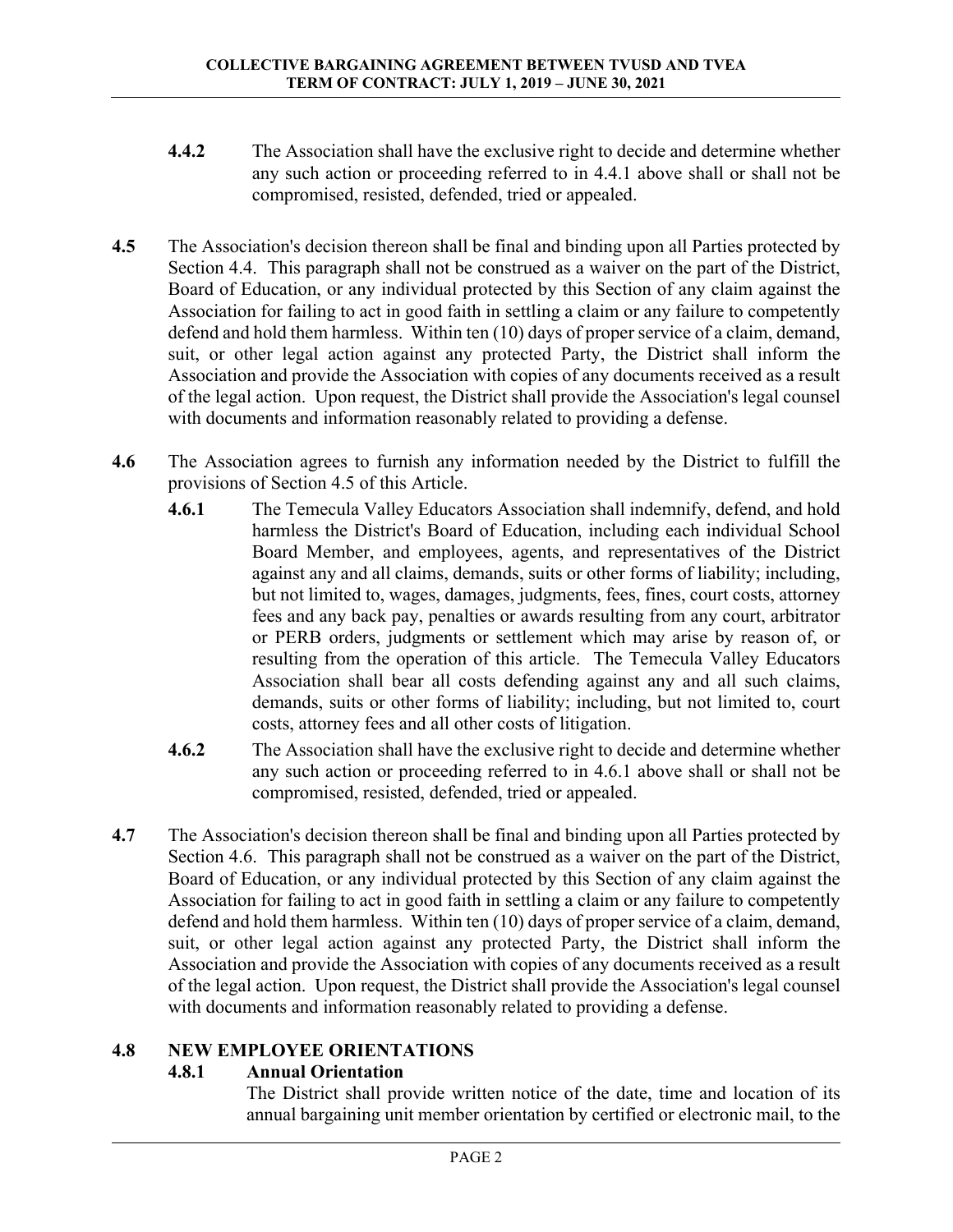Association president and vice president no later than twenty-one (21) calendar days in advance of the annual orientation meeting.

 The Association shall be provided sixty (60) minutes of uninterrupted time to communicate with bargaining unit members at the annual new bargaining unit member orientations/onboarding meetings.

 The Association will have access to District audio visual equipment for Association presentations.

# **4.8.2 Ongoing Orientations**

 The District will provide the Association President (or designee--funded through TVEA) with as much notice as practicable in advance of ongoing orientations that occur throughout the year.

 The Association President (or designee—funded through TVEA), who is released from duty pursuant to Article 2 of the Collective Bargaining Agreement, may attend the ongoing new hire orientation and speak with members for thirty (30) minutes.

# **4.9 EMPLOYEE INFORMATION**

- **4.9.1** The following new bargaining unit member information shall be delivered to the Association president in an Excel file and hard copy, sorted by seniority date, no later than 30 days after the date of hire:
	- 1. Name
	- 2. Home Address
	- 3. Phone Numbers work, home and cellular
	- 4. Personal (non-District) Email Addresses
	- 5. Work Site
	- 6. Grade Level/Assignment
	- 7. Date of Hire
	- 8. Seniority Date
	- 9. Full Time Equivalent (FTE) status
	- 10. Position Description
	- 11. Employee ID
- **4.9.2** In addition, by September  $1<sup>st</sup>$ , January  $1<sup>st</sup>$ , and May  $1<sup>st</sup>$  of each school year, District shall deliver to the Association president the following information in an Excel file and hard copy, for all bargaining unit members:
	- 1. Name
	- 2. Home Address
	- 3. Phone Numbers work, home and cellular
	- 4. Personal (non-District) Email Addresses
	- 5. Work Site
	- 6. Grade Level/Assignment
	- 7. Date of Hire
	- 8. Seniority Date
	- 9. Full Time Equivalent (FTE) status
	- 10. Position Description
	- 11. Employee ID